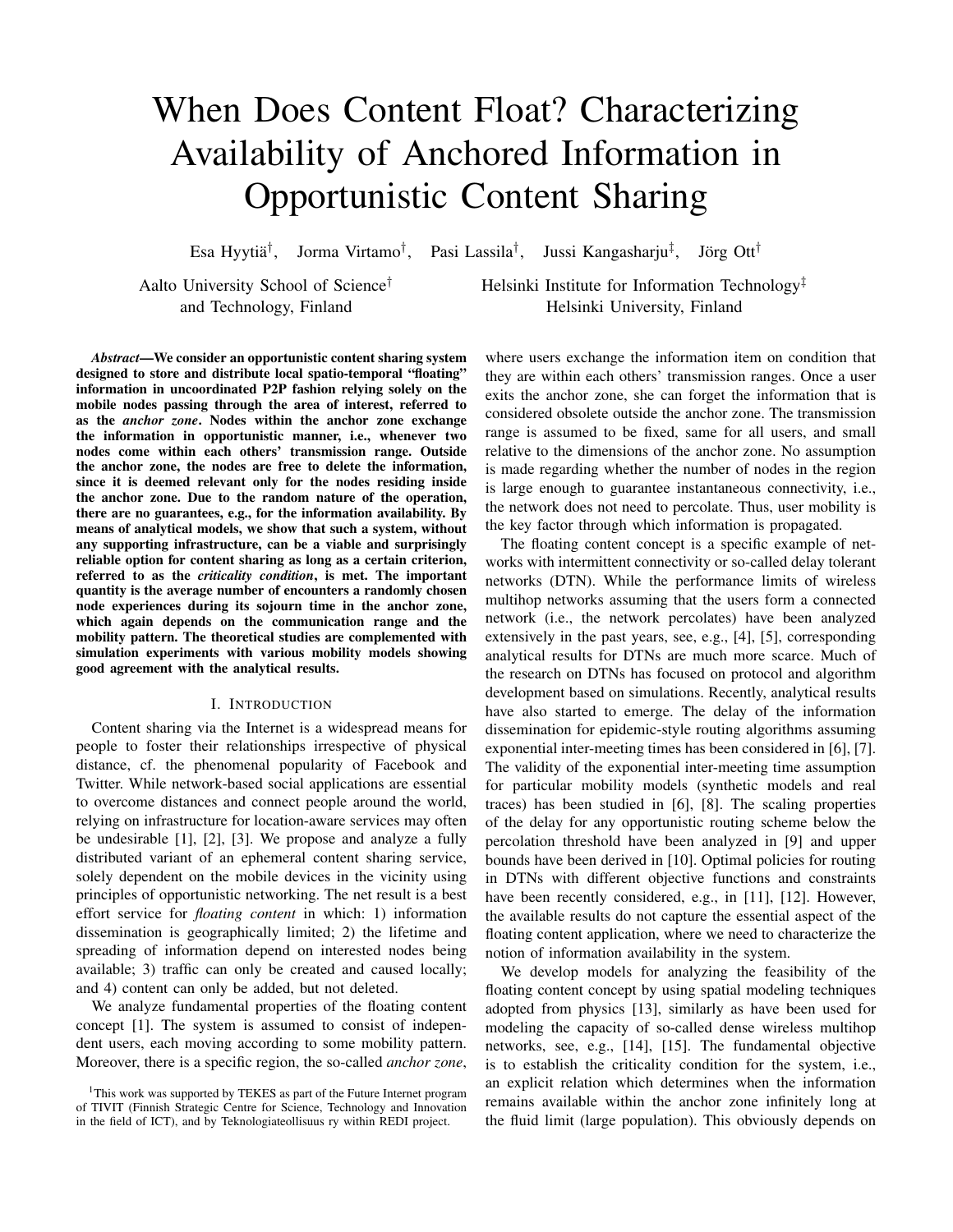various mobility specific parameters, and we show that, in particular, the node encounter rate in the anchor zone and the node arrival rate are the key factors to this end.

More specifically, in Section II, we introduce the floating content concept. Section III gives generic results characterizing the node encounter rates, i.e., rate at which nodes come into contact with each other, and the mean contact times via the notion of the angular node flux.

Then we consider three mobility scenarios. First, in Section IV, in an non-spatial approach, users are assumed to spend a considerable time inside the anchor zone so that the information can be assumed to be homogeneously distributed in the zone, and we derive an ordinary differential equation for the rate of change in the information availability. In this case, the criticality condition of this fluid model turns out to have a particularly intuitive form,  $2R > \Lambda$ , where R denotes the total rate of node encounters in the anchor zone and Λ is the node arrival rate to the anchor zone. Note that  $2R/\Lambda$ is the mean number of encounters a randomly chosen node experiences during its visit. This approach also allows us to estimate the lifetime of the corresponding stochastic system.

In Section V, the criticality condition is further examined with elementary mobility models, for which we first derive exact expressions for encounter rates. Then, the non-spatial criticality condition (see above) is applied to estimate the actual criticality condition for each mobility pattern. The approximation in this hybrid approach is that the spatial aspect of the information exchange is not modelled exactly.

Finally, in Section VI, we assume that users pass through the area along a straight line. In this case, the spatial aspects are taken exactly into account, and an integral equation is derived characterizing the probability of acquiring the information at a given distance from the center. Unfortunately, the criticality condition cannot be solved analytically. However, numerical analysis yields a simple explicit criticality condition. Also auxiliary parameters can be derived, such as the mean length a user moves before acquiring the information (if at all).

The analytical results are supported by extensive numerical results obtained with a special purpose simulator written in C. Notably, the results show a good match with the behavior predicted by the more abstract models, and indeed, the floating content scheme is applicable only when the criticality condition is met.

## II. FLOATING CONTENT CONCEPT

Next we briefly outline the main concepts and operation of a floating content system. More details can be found in [1].

## *A. System Basics*

We assume that all users are mobile nodes and that there is no supporting infrastructure for the system.<sup>1</sup> The users are interested in information items "posted" by other users. They use mobile phones or similar devices to communicate, so that ample storage capacity is available of which, say, 1 GB is



Fig. 1. An anchor zone of an item, mobile nodes and their communication ranges: the content item gets replicated across and deleted from nodes as a function of the distance from the anchor point. The fraction of nodes carrying an item (solid nodes) tends to 1 inside the anchor zone  $r$  and decreases until, after an availability threshold  $a$ , no more copies are found. The replication and deletion probabilities,  $R(h)$  and  $D(h)$ , are illustrated on right.

used for floating content. The devices have wireless interfaces (e.g., Bluetooth or WLAN) for ad-hoc communication within a certain range. The nodes cooperate by replicating content among interested parties as we describe below.

Each item has an anchor zone, which is a real world area in which the items should be made available. We assume circular anchor zones defined by a center point and a radius.<sup>2</sup> Fig. 1 shows an example of an anchor zone and nodes.

As noted above, interested nodes keep copies of information items floating around in the anchor zone by probabilistically replicating the items when they meet. We explicitly allow information items to disappear from the system and provide no guarantees about their availability. If no (or too few) nodes are around to replicate an information item, the corresponding information items will disappear (over time). Content items may be tagged with a lifetime and are discarded thereafter.

Anchor zones require nodes to be able to determine their position, e.g., by using GPS receivers or triangulation-based methods using WLAN access points, cellular base stations, etc. Since the system is probabilistic, there are no strict requirements on the accuracy of positioning techniques; nodes are only required to agree on measurement parameters and the overall operation to determine the extent of anchor zones.

## *B. System Operation*

A node generates an information item  $I$  and assigns an anchor zone (defined by its center and its radius), as well as, a (tentative) time to live for this item. We require that the generating node is within the zone when an item is created.

If two nodes  $A$  and  $B$  meet in the anchor zone of an item I, and A has I while B does not, then A replicates item I to B. Since replication is based purely on the location of nodes, in a simple case, every node in the anchor zone should have a copy of the item. Nodes leaving the anchor zone are free to delete their copy of the item.

In practice, the replication and deletion works as follows. Consider a node  $A$  having an item  $I$ , with an anchor zone defined by center point c and radius r. Let h denote the distance of node  $A$  from point  $c$ . When node  $A$  meets another node B, A will replicate item I to B with probability of  $R(h)$ ,

<sup>&</sup>lt;sup>1</sup>Content dissemination from fixed access points would lead us towards the PodNet model [16] paired with geographically limited distribution.

<sup>&</sup>lt;sup>2</sup>Any other shape is also possible, provided that it can be expressed in a relatively succinct manner since it is communicated along with the item I.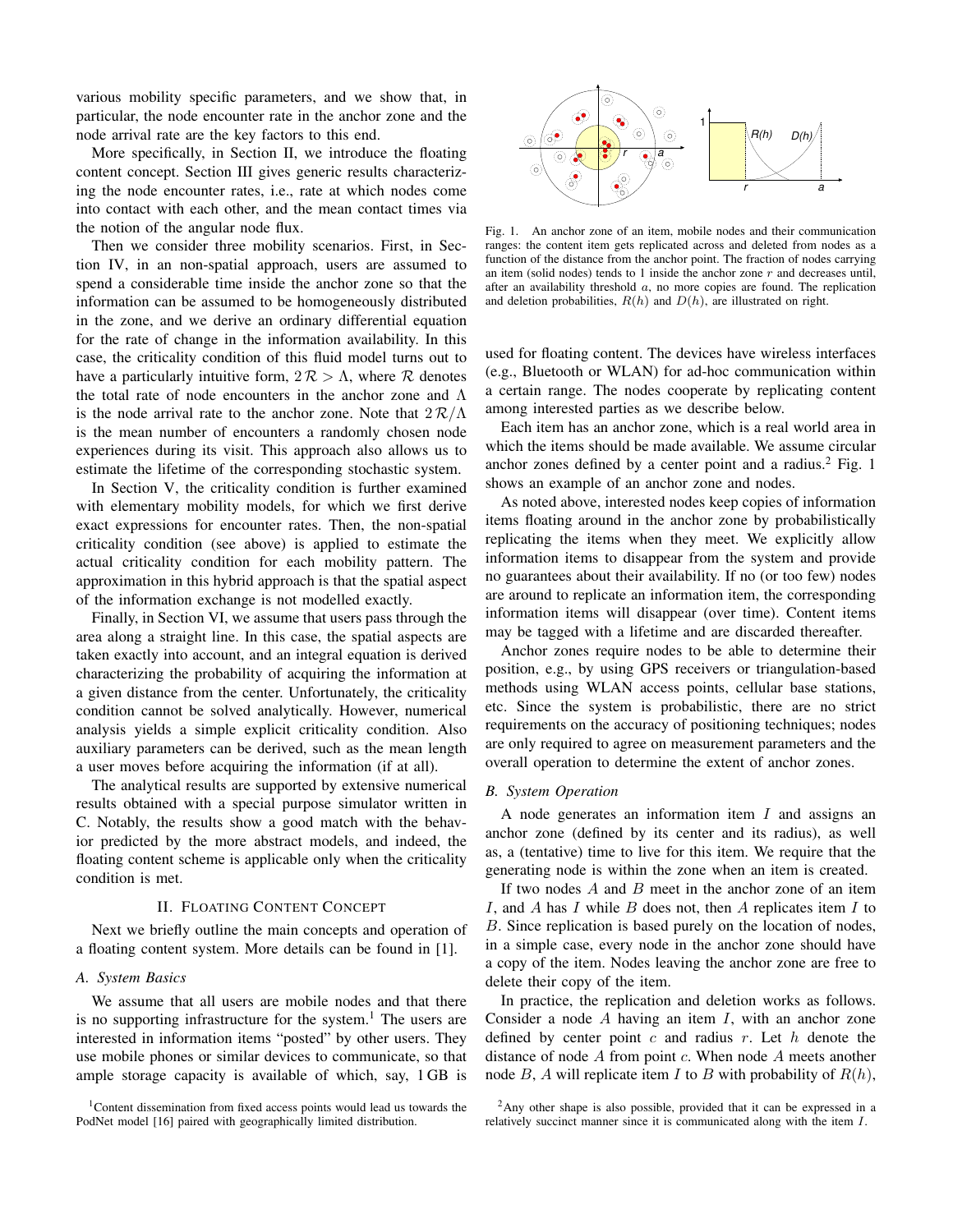where the replication probability  $R(h) \in [0, 1]$  is 1 inside the anchor zone, and decreases to 0 outside the zone (see Fig. 1).

For deletion of items, we can define a similar function  $D(h)$  which is 0 if the node A is in the anchor zone and some (increasing) function when A leaves the anchor zone. Allowing the item to survive outside the anchor zone provides additional protection against items disappearing when nodes move outside the anchor zone for a brief moment and then return. We define an availability distance  $a$  (see Fig. 1) beyond which copies are deleted. The deletion function essentially serves the purpose of prioritization when the buffer gets full. It is evaluated upon each encounter with another node or whenever there is a need to discard content items to free buffer space. Further storage management issues, e.g., limiting effects of spam, are covered in [1].

In our evaluation presented below, we use a step function:  $D(h) = 1$  for  $h > r$  and,  $R(h) = 0$  for  $h > r$ , i.e., the content is unconditionally deleted outside the anchor zone, and replication occurs only inside the anchor zone.

## III. PRELIMINARIES

# *A. Fluxes and stationary distribution*

Consider an arbitrary mobility model where  $n$  mobile users, referred to as nodes, move according to some pattern in a subset  $A$  of the plane. In order to analyze the floating content concept, it is important to characterize the movement, e.g., how often a node crosses a given line segment. To this end, let  $\varphi(\mathbf{r}, \phi)$  denote the so-called angular node flux at r in direction  $\phi$ , which is defined as the rate of nodes moving in direction  $(\phi, \phi + d\phi)$  across a small perpendicular line segment of ds divided by  $ds \cdot d\phi$  at the limit  $ds, d\phi \rightarrow 0$  [13], [15], as illustrated in Fig. 2. Similarly,  $\Phi(\mathbf{r})$  denotes the so-called scalar node flux at r, which is the sum of angular fluxes:

$$
\Phi(\mathbf{r}) := \int\limits_{0}^{2\pi} \varphi(\mathbf{r}, \phi) \, d\phi.
$$

Let  $r(s)$  denote a parametric representation of an arbitrary curve  $S$  with s denoting the distance along the curve from one end towards the other. The total flux of nodes from left to right across  $S$  is [17]

$$
\lambda(S) = \int_{S} \int_{0}^{\pi} \sin \phi \cdot \varphi(\mathbf{r}(s), \theta(s) + \phi) d\phi ds, \qquad (1)
$$

where  $\theta(s)$  denotes the direction of the tangent at  $r(s)$ . From (1) it follows that the arrival rate  $\lambda = \lambda(\mathbf{r}, d)$  to a small disk with radius  $d$  at r is

$$
\lambda(\mathbf{r}, d) = 2d \cdot \Phi(\mathbf{r}).
$$

Let  $n(r)$  denote the node density at r so that the stationary node distribution  $f(\mathbf{r}) = n(\mathbf{r})/n$ . Then,

$$
n(\mathbf{r}) \cdot v(\mathbf{r}) = \Phi(\mathbf{r}) \quad \Leftrightarrow \quad f(\mathbf{r}) = \frac{\Phi(\mathbf{r})}{n \cdot v(\mathbf{r})}, \tag{2}
$$

where  $v(\mathbf{r})$  is the mean velocity of a node at **r**. These hold for an arbitrary movement pattern.



Fig. 2. Angular node flux  $\varphi(\mathbf{r}, \phi)$  is a rate of nodes crossing a perpendicular line segment ds moving in direction  $(\phi, \phi + d\phi)$  at the limit  $ds, d\phi \rightarrow 0$ .

## *B. Encounter rates and contact times*

*1) Encounter rate* R*:* Consider next two nodes A and B moving independently according to some mobility model(s). For simplicity, we further assume a constant velocity  $v$ . Let  $A(t)$  and  $B(t)$  denote their positions at time t, respectively. Define  $C(t) = A(t) - B(t)$ , referred to as the *difference walker* in [18], i.e.,  $C(t)$  defines a certain mobility model. In particular, events when  $C(t)$  visits near the origin correspond to encounters between nodes  $A$  and  $B$ , i.e., in some sense "collide". We assume a constant transmission range  $d$  and an encounter or a "collision" occurs when the distance between two nodes decreases below d. Furthermore, let  $f_c(\mathbf{r})$  denote the stationary distribution of node  $C$ , and  $v_c$  the mean velocity of node  $C$  at the origin. The quantity  $v_c$  is the *mean relative encounter velocity* of nodes A and B, and thus depends on the mobility model and the area. The encounter rate of the two nodes, in the limit  $d \rightarrow 0$ , is

$$
\nu_{ab}(d) = 2d \cdot \Phi_c(0) = 2d \cdot v_c \cdot f_c(0) = 2d \cdot v_c \int_{\mathcal{A}} f(\mathbf{r})^2 d^2 \mathbf{r}.
$$

For a large number of nodes N, there are approximately  $N^2/2$ pairs, and the total rate of encounters is

$$
\mathcal{R}(d) = d \cdot v_c \int_{\mathcal{A}} n(\mathbf{r})^2 d^2 \mathbf{r}.
$$
 (3)

It follows that the mean encounter velocity about  $r$  is<sup>3</sup>

$$
v_c(\mathbf{r}) = \frac{2 v}{\Phi(\mathbf{r})^2} \int\limits_0^{2\pi} \int\limits_0^{2\pi} \varphi(\mathbf{r}, \phi) \cdot \varphi(\mathbf{r}, \phi + \theta) \cdot \sin(\theta/2) d\theta d\phi,
$$

which then gives

$$
v_c = \frac{\int n(\mathbf{r})^2 \cdot v_c(\mathbf{r}) d^2 \mathbf{r}}{\int n(\mathbf{r})^2 d^2 \mathbf{r}}.
$$

Substituting the above into  $(3)$ , and using  $(2)$ , one obtains

$$
\mathcal{R}(d) = d \int_{\mathcal{A}} n(\mathbf{r})^2 \cdot v_c(\mathbf{r}) d^2 \mathbf{r}
$$
  
= 
$$
\frac{2 d}{v} \int_{\mathcal{A}} \int_{0}^{2\pi} \int_{0}^{2\pi} \varphi(\mathbf{r}, \phi) \varphi(\mathbf{r}, \phi + \theta) \sin \frac{\theta}{2} d\theta d\phi d^2 \mathbf{r}.
$$
 (4)

Eq. (4) provides also the density function for encounter angles θ, i.e. the rate at which nodes "collide" with angle θ. As an

<sup>3</sup>Note that  $\sqrt{1-\cos\theta} = \sqrt{2}|\sin(\theta/2)|$ .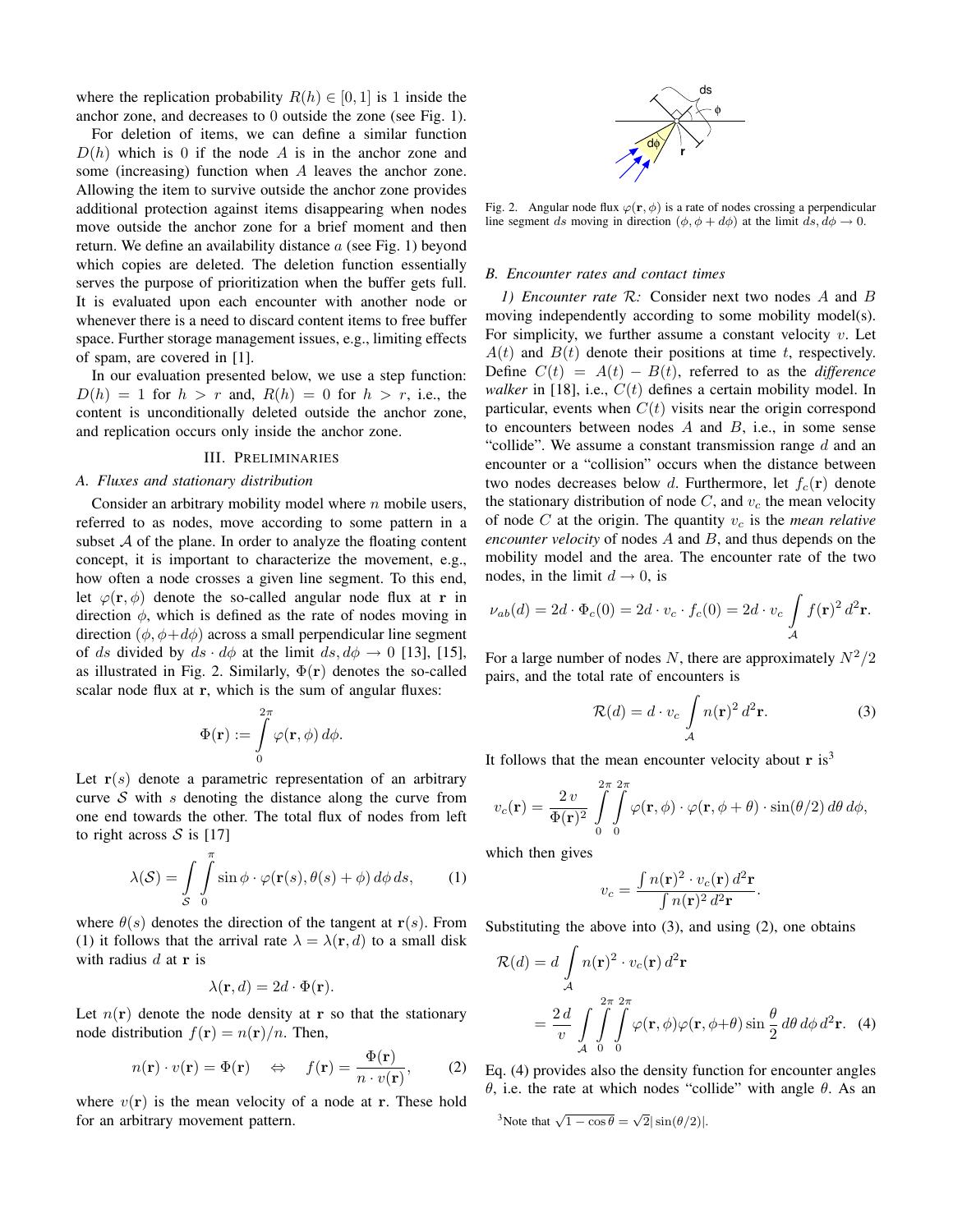

Fig. 3. Angular encounter rate, rate of encounters with angle  $(\theta, \theta + d\theta)$ divided by  $d\theta$  at the limit  $d\theta \to 0$ , is close to  $\sin(\theta/2)$ .

example, Fig. 3 illustrates this for standard RWP model in unit disk with a constant velocity. It turns out that the form of angular encounter rate is very close to  $\sin(\theta/2)$ ,  $\theta \in [0, 2\pi)$ .

*2) Contact time duration:* Contact time duration (intermeeting time in [18]) refers to the time duration two nodes remain within the transmission range  $d$  of each other. Only when the contact time duration is sufficiently long the content can be transmitted succesfully. The mean contact time is (cf. Little's result for queueing systems [19])

$$
T(d) = \frac{\pi d^2 \cdot f_c(0)}{\mathcal{R}(d)} = \frac{\pi \cdot d}{2 \cdot v_c},\tag{5}
$$

which holds for an arbitrary independent mobility model when  $d$  is small. Alternatively, observing first that the nodes travel straight through a small disk, means that the mean distance is equal to the mean height, which is the area divided by the diameter,  $\pi d^2/(2d) = \pi d/2$ , yielding (5).

## IV. ANALYSIS OF NON-SPATIAL MODEL

Here we regard the  $R$ -disk representing the anchor zone just as a locale (local center, building, room) where the nodes enter and then spend some time and finally exit. We assume that the nodes move randomly within the locale and the time spent there is relatively long so that the exact points of entrance and exit do not have any bearing. The whole population is assumed to be large and "well mixed" so that the number of nodes  $N$ and the proportion of the tagged nodes, i.e., users having the information, are constant. In Section IV-A, we establish the criticality condition at the fluid limit, and in Section IV-B, we describe a finite system model where, due to stochastic fluctuations, the information eventually always disappears.

# *A. Criticality Condition*

During the sojourn time, a node encounters randomly other nodes. Consider a system consisting of solely of two nodes staying permanently in the locale and denote by  $\nu$  the frequency at which they come in contact with each other, i.e., within the information exchange distance. If the total population of nodes is N, then there are  $\frac{1}{2}N(N-1) \approx \frac{1}{2}N^2$ pairs and the total rate of encounters is  $\mathcal{R} = \frac{1}{2}N^2 \nu$ . The fraction  $2p(1 - p)$  of these encounters are such that a nontagged node becomes a tagged one, and the total rate of such events is  $p(1-p)N^2\nu$ . This is the rate at which the size of the population of tagged nodes tends to increase. Let  $1/\mu$  denote the node's mean sojourn time in the anchor zone. Then the total exit (and arrival) rate of nodes is  $\Lambda = N\mu$ , and the exit rate of tagged nodes is  $N p\mu$ , so that their net growth rate is

$$
N\frac{d}{dt}p = N^2p(1-p)\nu - Np\mu.
$$
 (6)

In equilibrium, the two terms on the right hand side are equal leading to the stationary value

$$
p = 1 - \frac{\mu}{\nu N}.\tag{7}
$$

The existence of a positive solution requires that the second term is less than one, i.e.,

$$
N\nu/\mu > 1 \quad \Leftrightarrow \quad 2\mathcal{R} > \Lambda. \tag{8}
$$

This is the *criticality condition* (at fluid limit). Note that the quantity on the left hand side (of the first form of the inequality) is the *average number of encounters a randomly chosen node experiences during its sojourn time*. By considering the sign of the derivative (6) one easily sees that the solution is stable; if  $p$  is greater than (7) it tends to decrease, and if it less it tends to increase. Below the criticality, the derivative is everywhere negative and the solution is driven to  $p = 0$ , i.e., the information cannot be sustained even in the fluid model. In addition, one has to remember, that the number of tagged nodes,  $Np = N - \mu/\nu$ , must be large in order to avoid accidental disappearance of the information carrying population by stochastic fluctuations.

# *B. Information lifetime*

Let us next focus on the lifetime, i.e., how long the information will be available within the anchor zone. In contrast to the above fluid model, with a finite number of nodes, the information will be eventually lost due to the random fluctuations. Here we model the finite system by a statedependent Markov birth-death process. Given i nodes possess the information at a given time, then the birth-death rates are

$$
\lambda_i = i(N - i)\nu, \quad \text{and} \quad \mu_i = i\mu, \quad \text{for } i = 0, \dots, N. \tag{9}
$$

where we assume that  $N$  is large and practically a constant. State  $i = 0$  is an absorbing state in which the information is irreversibly lost. Let  $T_i$  denote the *expected lifetime* of the information on condition that initially  $i$  nodes have it. Clearly,  $T_0 = 0$ . Due to the memoryless property of Markov process, one can immediately write the *backward equations* for the  $T_i$ :

$$
\begin{cases}\nT_N = q, \\
T_{N-1} = q - \frac{1}{N\mu}, \\
T_{i-1} = T_i + \frac{1}{i\mu} [i(N-i)\nu(T_i - T_{i+1}) - 1], \\
T_1 = \frac{1}{(N-1)\nu + \mu} [1 + (N-1)\nu T_2].\n\end{cases}
$$
\n(10)

Variable  $q = T_N$  gets solved at the end. One can also write the forward equations starting from state 1, but it turns out that backward equations are numerically more stable. The same approach works for any semi-Markov birth-death process.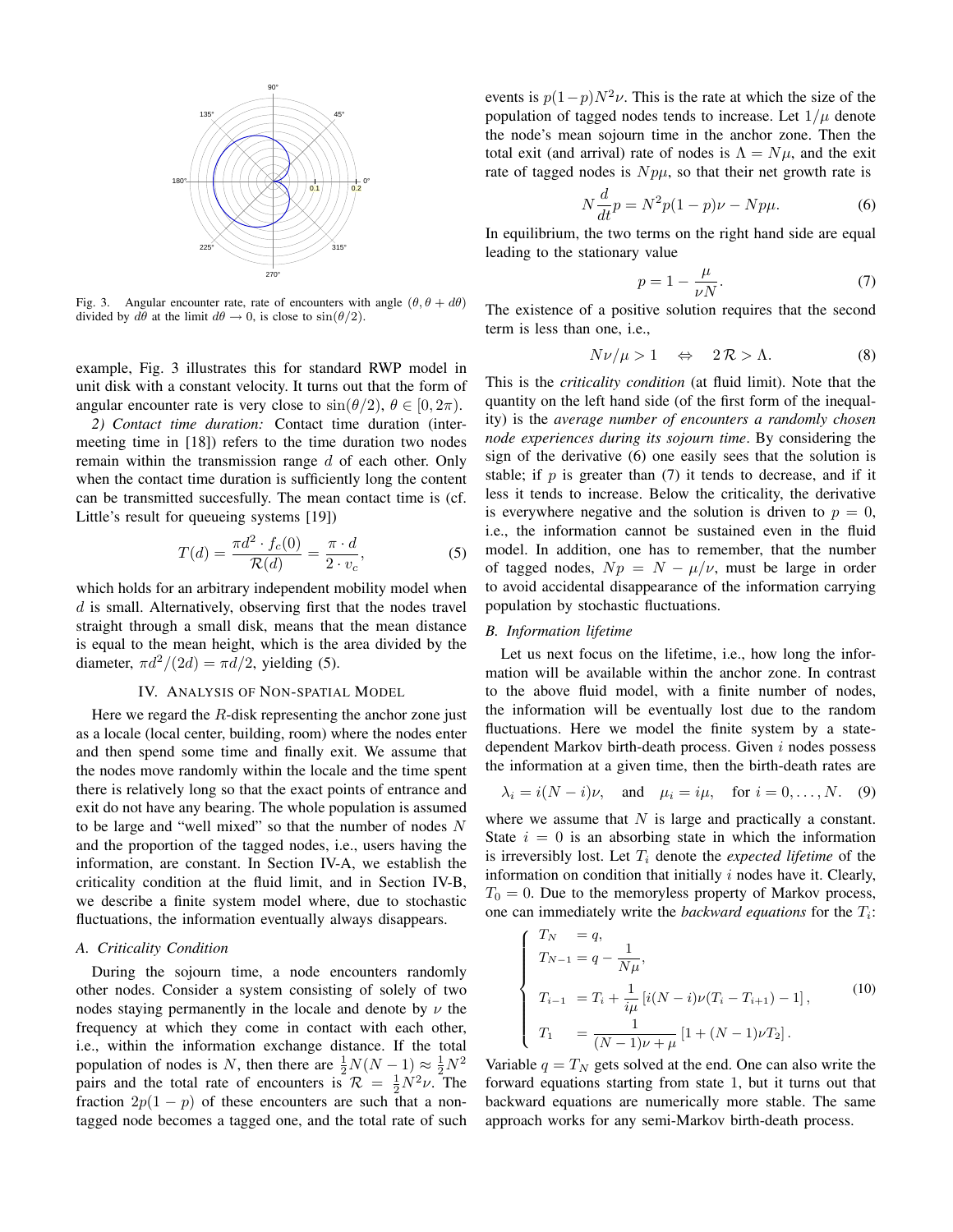

Fig. 4. Expected information lifetime with  $n = 20, 50, 100$  nodes and  $\mu = 1$  as a function of criticality quantity  $n\nu/\mu$  in logarithmic scale. Initially  $i = 1, 2, n-1$  nodes carry the information (curves from the lowest to highest).

## *C. Lifetime distribution*

Eq. (10) gives us the mean lifetime. Additionally, one might be interested in the actual distribution. The following theorem holds for an arbitrary Markov birth-death process [20]:

*Theorem 1:* Let **Q** denote the generator matrix of a continuous time birth-death process on state space  $\{0, \ldots, k\}$  with 0 being an absorbing state, and  $\lambda_i^* > 0$ ,  $i = 1, ..., k - 1$ , and  $\mu_i^* > 0$ ,  $i = 1, ..., k$ . Suppose that the process starts at state k. Then the time to absorption is distributed as a sum of  $k$  independent exponential random variables whose rate parameters are the k non-zero eigenvalues  $\lambda_1 \leq \lambda_2 \leq \ldots \leq \lambda_k$  of  $-\mathbf{Q}$ . Consequently, the time to absorption is  $T = T_1 + \ldots + T_k$ , with  $T_i \sim \text{Exp}(\lambda_i)$ , and

$$
E[T] = \sum_{i} \frac{1}{\lambda_i}, \text{ and } \sigma^2 = \sum_{i} \frac{1}{\lambda_i^2}
$$

.

If  $\lambda_1$  is considerably smaller than the other, then it *dominates* and  $T \approx T_1$ , which gives for the standard deviation of T  $\sigma \approx E[T]$ . On the other hand, standard deviation is smallest when all  $\lambda_i$  are equal, yielding  $\sigma \approx \mathbb{E}[T]/\sqrt{k}$ .

# *D. Examples*

Assume  $N = 20, 50, 100$  nodes and  $\mu = 1$ . Encounter rate  $\nu$  is varied so that the criticality quantity  $N\nu/\mu$  obtains sensible values. Fig. 4 illustrates the resulting conditional expected lifetimes. Three curves for each N correspond to  $i = 1, 2, N-1$  nodes initially having the information. We note that after the criticality threshold the expected lifetime skyrockets independently of the initial state of the system.

Consider next a birth-death process according to (9). Numerically, one notices that the ratio between the second smallest and the smallest eigenvalues  $\lambda_2$  and  $\lambda_1$  is high and grows extremely fast, at least for  $N = 3, \ldots, 7$ . Thus, the information lifetime appears to be approximately exponentially distributed with parameter  $\lambda_1$ . Computing eigenvalues for an arbitrary number of nodes  $N$  becomes soon numerically very challenging when  $N$  increases. However, the recursive equations (10) provide a straightforward and robust way to obtain the interesting parameter  $\lambda_1$ ,  $\lambda_1 \approx 1/T_i$  (and  $T_i \approx T_j$ ).

#### *E. Remark: lifetime with a large transmission range*

Here we give a brief remark about impact of a large transmission range, i.e., when the anchor zone is considerably smaller than the transmission range. In this case, the information remains (immediately) available as long as at least one user remains in the anchor zone. Assuming a Poisson arrival process with rate  $\Lambda$ , this system is closely related to the wellknown M/G/ $\infty$ -queue, for which insensitivity results exist. For example, if a node arriving to an empty anchor zone creates an information, a standard busy period analysis gives the mean lifetime of the information:  $E[T] = (e^{\Lambda/\mu} - 1)/\Lambda$ , where  $1/\mu$ denotes the node's mean sojourn time in the anchor zone.

## V. ANALYSIS OF MOBILITY MODELS

In this section, we analyze the floating content concept by deriving exact expressions for the encounter rates  $\mathcal R$  for several elementary mobility models. Based on these, and the results in the previous section (i.e., population is still assumed to be well mixed), the criticality conditions are then established.

# *A. Manhattan road network*

Let us first derive expressions for the total encounter rate observed in a Manhattan like network consisting of (i) road sections and (ii) perpendicular intersections.

*1) Road section:* Consider a simple case of two-directional road section with length  $\Delta$ , where nodes move with a velocity of  $v_1$  from left to right, and with a velocity of  $v_2$  from right to left. The node arrival rates to the road section are  $\lambda_1$  and  $\lambda_2$ , respectively. The two directions are further assumed to be independent and sufficiently random. Then, the total rate of encounters, denoted by  $\mathcal{R}_s$ , is given by

$$
\mathcal{R}_s = \lambda_1 \lambda_2 \cdot \Delta \cdot (1/v_1 + 1/v_2) = (\lambda_1 n_2 + \lambda_2 n_1) \cdot \Delta,
$$

where  $n_1$  and  $n_2$  denote the node (line) densities on the road section. Consequently, the density of encounters is

$$
\rho = \lambda_1 n_2 + \lambda_2 n_1 = n_1 n_2 (v_1 + v_2),
$$

as  $\lambda_i = n_i \cdot v_i$  (cf. (2)). For a uniform case with  $v_1 = v_2$  and  $\lambda_1 = \lambda_2$ , the total rate of encounters is

$$
\mathcal{R}_s = \frac{2\lambda^2 \cdot \Delta}{v}.
$$

*2) Intersection:* Consider next an arbitrary perpendicular intersection where, for simplicity, we assume that all vehicles move at a constant velocity of  $v$ , have a constant transmission range of d. Let  $\lambda_1$  denote the traffic rate, e.g., from left to right, and  $\lambda_2$  a perpendicular traffic rate, e.g., from bottom to up. This can be seen as a special case of (4) with  $\theta =$  $\pi/2$ . Consequently, the encounter rate due to  $\lambda_1$  and  $\lambda_2$  in an intersection is<sup>4</sup>

$$
\mathcal{R}_x = \frac{2\sqrt{2}d}{v} \cdot \lambda_1 \cdot \lambda_2.
$$

<sup>4</sup>Alternatively, a geometrical analysis shows that the time window during which a perpendicularly moving node must enter the intersection in order to establish a connection with an arbitrary node has length  $2\sqrt{2}d/v$ .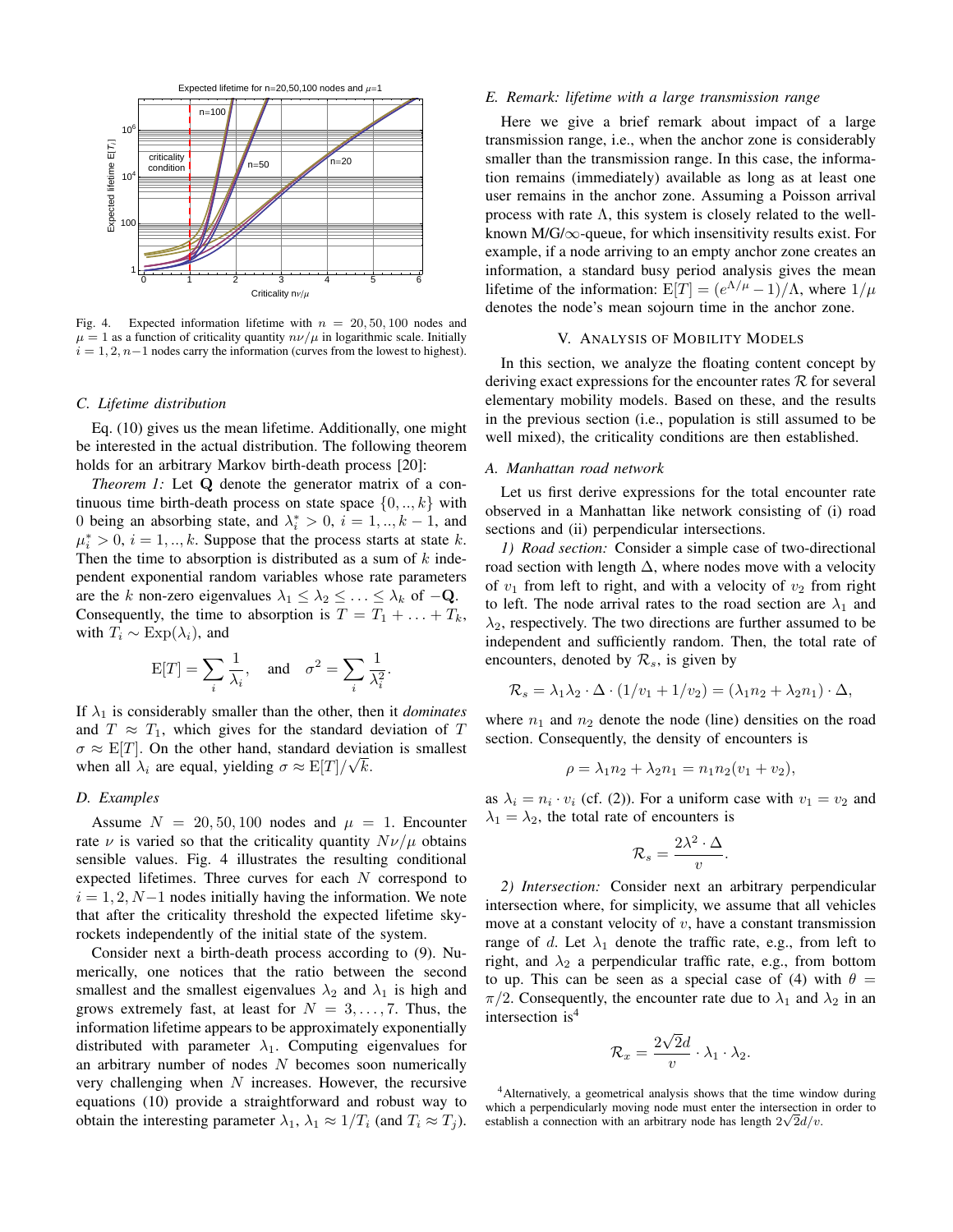

Fig. 5. In one block model, the anchor zone consists of the four road segments with length  $2h$  around the block, where  $h$  is the length of side of the block. Traffic flows entering the zone are  $8 \times \lambda$ . Nodes move straight out of the area without making any turns.

With arbitrary velocities,  $v_1, v_2 > 0$ , the encounter rate due to two flows meeting in an intersection with an angle  $\pi/2$  is

$$
\mathcal{R}_x = 2d \cdot \sqrt{1/v_1^2 + 1/v_2^2} \cdot \lambda_1 \cdot \lambda_2, \tag{11}
$$

which by conditioning then gives a general expression for a movement with an arbitrary velocity distribution. Note that there are 4 such pairs of flows in a general intersection.

*3) Example: One block model:* A single block, as illustrated in Fig. 5 represents one potential anchor zone. Let  $h$  denote the length of the block's side, so that the path around the block has length 4h. The four road segments are further extended by  $h/2$ in order to ensure arriving nodes have a fair chance to obtain the information before reaching the block. For simplicity, we further assume that nodes move at constant velocity  $v$  and do not make any turns.

The results of Section III give the total rate of encounters,

$$
\mathcal{R} = 4 \cdot \frac{4\lambda^2 \cdot h}{v} + \frac{8\sqrt{2}\lambda^2 \cdot d}{v} = \frac{8\lambda^2}{v} \left(2h + \sqrt{2}d\right),
$$

where  $d \ll h$ . Similarly, the mean number of nodes in the anchor zone is (cf., Little's result)

$$
E[N] = 16 \lambda h/v.
$$

Due to the simple movement model, these nodes are uniformly distributed on the 4 line segments, yielding a constant node density of  $n = 2 \lambda/v$ . The *criticality condition*,  $2 \mathcal{R} > \Lambda$ , gives

$$
\frac{2\lambda}{v}\left(2h+\sqrt{2}d\right) = n(2h+\sqrt{2}d) > 1.
$$
 (12)

Note that the non-spatial model implicitly assumes that all nodes are well "mixed" and information can spread "freely". In Manhattan example this is not strictly the case as the information flow between the road segments is restricted. Therefore, one can assume that the criticality condition gives a somewhat optimistic estimate for the required arrival rate.

4) *Example:* Assume a block dimension of  $h = 50$  m, transmission range  $d = 10$  m and velocity of  $v = 1$  m/s. Then the criticality condition (12) suggests that for  $\lambda > 0.263$  1/min, the mean lifetime should increase rapidly. Fig. 6 depicts the corresponding simulation results. As expected, the lifetime starts to increase fast somewhat later than (12) suggests. The discrepancy is due to the fact that the considered mobility pattern is far from the assumptions of the non-spatial model.



Fig. 6. Information lifetime with the Manhattan model (one block anchor zone). Three curve pairs correspond to 25%, 50% and 75% quantiles. The information is initially passed to two nodes. The vertical dashed line depicts the criticality condition (12).

#### *B. Random Waypoint Model*

RWP is a frequently used mobility model due to its simplicity facilitating the analysis, see, e.g., [21], [22], [23]. Here we simply give the necessary results and an interested reader is referred to [24]. For unit disk, the mean transition length is

$$
E[L_{RWP}] = \frac{128}{45\pi}.
$$
\n(13)

The angular node flux with N nodes at  $\mathbf{r} = (0, r)$  is

$$
\varphi(r,\phi) = \frac{45 \cdot N v}{128\pi} \cdot (1 - r^2) \sqrt{1 - r^2 \cos^2 \phi}.
$$
 (14)

Arrival rate to a concentric h-disk with radius  $h < 1$  is

$$
\Lambda(h) = \frac{45h(1-h^2) \cdot N v}{64} \int_0^{\pi} \sin \phi \cdot \sqrt{1-h^2 \cos^2 \phi} \, d\phi.
$$

We note that unless  $h \approx 1$ , most of the nodes simply pass through the  $h$ -disk. The encounter rate within the  $h$ -disk is

$$
\mathcal{R}(h,d) = \frac{45^2}{64^2 \pi} dN^2 v \int_0^h r(1-r^2)^2 \int_0^{2\pi} \sqrt{1-r^2 \cos^2 \phi} \n\int_0^{2\pi} \sqrt{1-r^2 \cos^2(\phi+\theta)} \sin(\theta/2) d\theta d\phi dr,
$$
\n(15)

i.e., for the whole unit disk one has  $\mathcal{R}(d) \approx 0.573678 \cdot d N^2 v$ .

Consequently, consider next the floating content concept with  $N$  nodes moving in unit disk with a constant velocity of  $v$  and having no pause times. Let the  $h$ -disk correspond to the anchor zone located at the center of the movement area. The criticality condition,  $2 \mathcal{R}(h, d) > \Lambda(h)$ , gives

$$
2\,d\cdot N > Q(h),
$$

where

$$
Q(h) =
$$
  
\n
$$
\frac{64 \pi h (1 - h^2) \int_0^{\pi} \sin \phi \cdot \sqrt{1 - h^2 \cos^2 \phi} d\phi}{45 \int_0^h r (1 - r^2)^2 \int_0^{2\pi} \sqrt{1 - r^2 \cos^2 \phi} \int_0^{2\pi} \sqrt{1 - r^2 \cos^2(\phi + \theta)} \sin(\theta/2) d\theta d\phi dr}
$$

.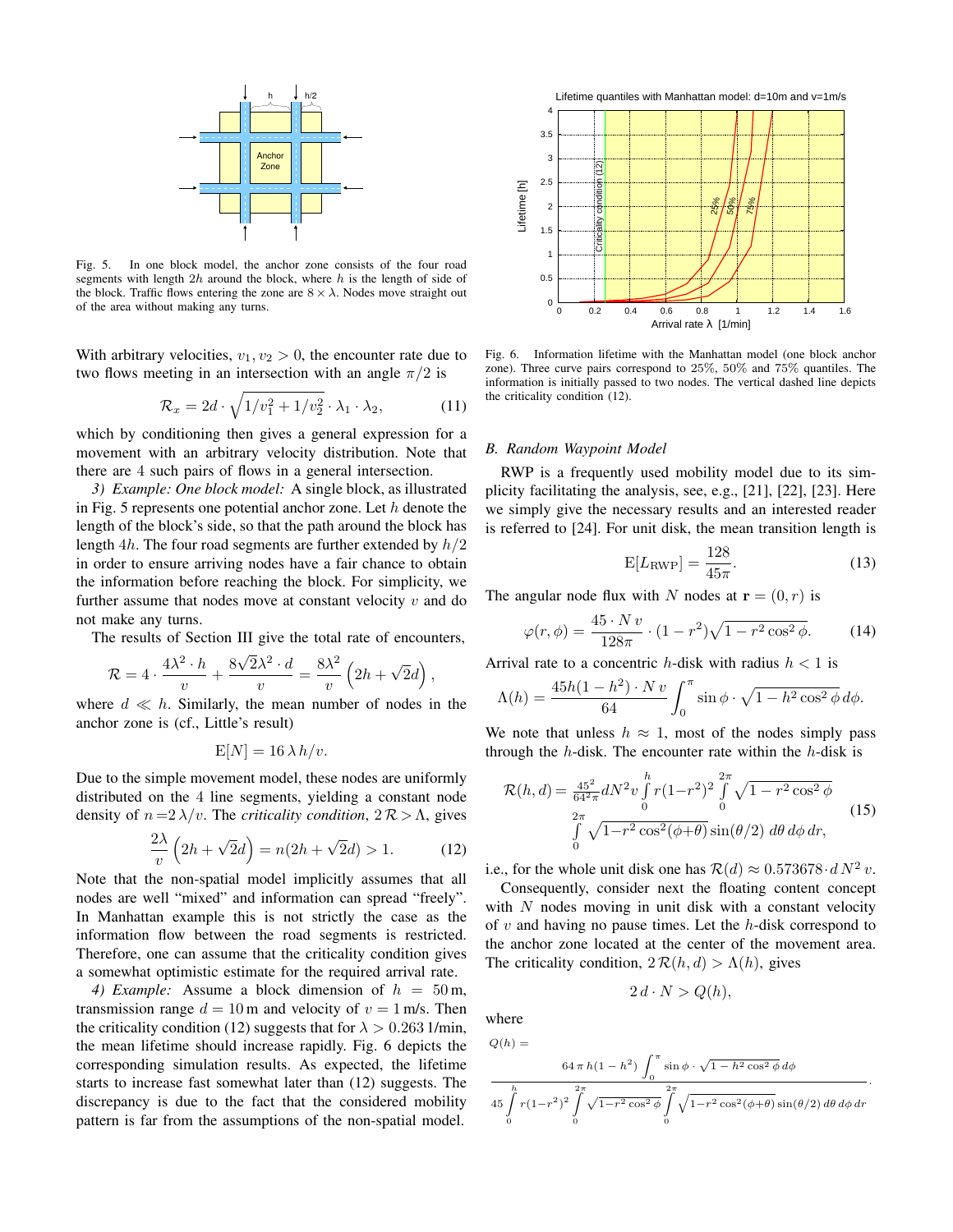

Fig. 7. Criticality condition illustrated for  $N$  RWP nodes with (small) transmission range  $d$ . Information zone radius  $h$  is on the x-axis, and y-axis corresponds to the product  $d N h$ . Above the curve the criticality condition holds,  $2 \mathcal{R}(h, d) > \Lambda(h)$ . For  $h = 0 \dots 0.4$ , the curve is close to  $16/45 \approx 0.356$ , obtained at the limit  $h \to 0$ .



Fig. 8. Median information lifetime with the RWP model as a function of the criticality quantity  $dNr/R^2$ , with  $d = 10 m$  and  $R = 2r$ , for three cases: (a)  $R = 100$  m, (b)  $R = 200$  m and (c)  $R = 400$  m. The vertical dashed line corresponds to the criticality condition (16).

It turns out that  $Q(h)$  behaves approximately as  $1/h$  for  $h <$ 0.4. Criticality condition can be written as  $d \cdot N \cdot h > h \cdot Q(h)/2$ , and thus Fig. 7 depicts  $h \cdot Q(h)/2$  as a function of zone radius h. The curve corresponds to the value of the product  $d N h$  at the criticality threshold. In particular, in the limit  $h \to 0$ , the *criticality condition*, independently of v, becomes

$$
d \, N \, h > \frac{16}{45} \approx 0.356,\tag{16}
$$

which holds for a surprisingly wide range of zone radii  $h$ . A similar result has also been obtained experimentally in [1].

*1) Example:* Assume a transmission range of  $d = 10$  m, a constant velocity of  $v = 1$  m/s, and a movement area with radius  $r = 2R$  (i.e.,  $h = 1/2$ ). The anchor zone radius is  $R = 100$  m, 200 m, 400 m. In Fig. 8, on x-axis is the *criticality quantity*,  $dNr/R^2$ , obtained by varying the number of nodes  $N$ . The  $y$ -axis depicts the median of the information lifetime. Initially, the information is passed to two nodes (solid curve) at the center of the area. We can observe a good match with the theory as  $d/R$  tends to 0.



Fig. 9. Integration along a line in direction  $\theta$  through the point  $(0, y)$ .

## VI. SPATIAL DISTRIBUTION OF INFORMATION

Let us next consider the simplest possible mobility model where each user moves along a straight line (at least within the  $R$ -disk corresponding to the anchor zone) with a constant speed  $v$ . The user population is assumed homogeneous, with  $n$  nodes per unit area, and the velocity distribution isotropic, meaning that all directions of motion are equally probable.

Our aim is to find the criticality condition for this system. Furthermore, for systems which are above the threshold, the task is to find the function  $p(r, \theta)$  defining which proportion of the nodes at distance  $r$  from the origin and moving in direction  $\theta$  with respect to the *outward* radial direction are informationcarrying "tagged" nodes.

# *A. Criticality Condition*

Under the above assumptions, one can easily show that the mean number of encounters a test node, at distance  $r$  from the origin and moving in direction  $\psi$  with respect to the *inward* radial direction, experiences with tagged nodes per unit length of its path is

$$
\tilde{\lambda}(r,\psi) = \frac{\lambda}{4} \int_0^{2\pi} p(r,\theta) |\cos \frac{\theta - \psi}{2}| d\theta, \qquad (17)
$$

where

$$
\lambda = \frac{8}{\pi} n d \tag{18}
$$

is the mean number of such encounters per unit length of path if all nodes were tagged, i.e., if  $p(r, \theta) = 1$ . The cosine factor in (17) reflects the fact that the encounter rate between two streams of nodes depends on their relative velocity, being zero for parallel streams and at maximum for opposing directions.

To determine the distribution  $p(r, \theta)$  for the fluid system in stationarity consider the point  $(0, y)$  at the distance y from the origin, see Fig. 9. Then we have

$$
p(y,\theta) = 1 - \exp\left(-\int_{0}^{\hat{s}(y,\theta)} \tilde{\lambda}(r(y,\theta,s), \psi(y,\theta,s)) ds\right), (19)
$$

where

$$
\hat{s}(y,\theta) = \sqrt{R^2 - y^2 \sin^2 \theta} + y \cos \theta,
$$
  
\n
$$
r(y,\theta,s) = \sqrt{s^2 + y^2 - 2sy \cos \theta},
$$
  
\n
$$
\psi(y,\theta,s) = \arccos \frac{s - y \cos \theta}{\sqrt{s^2 + y^2 - 2sy \cos \theta}}.
$$
\n(20)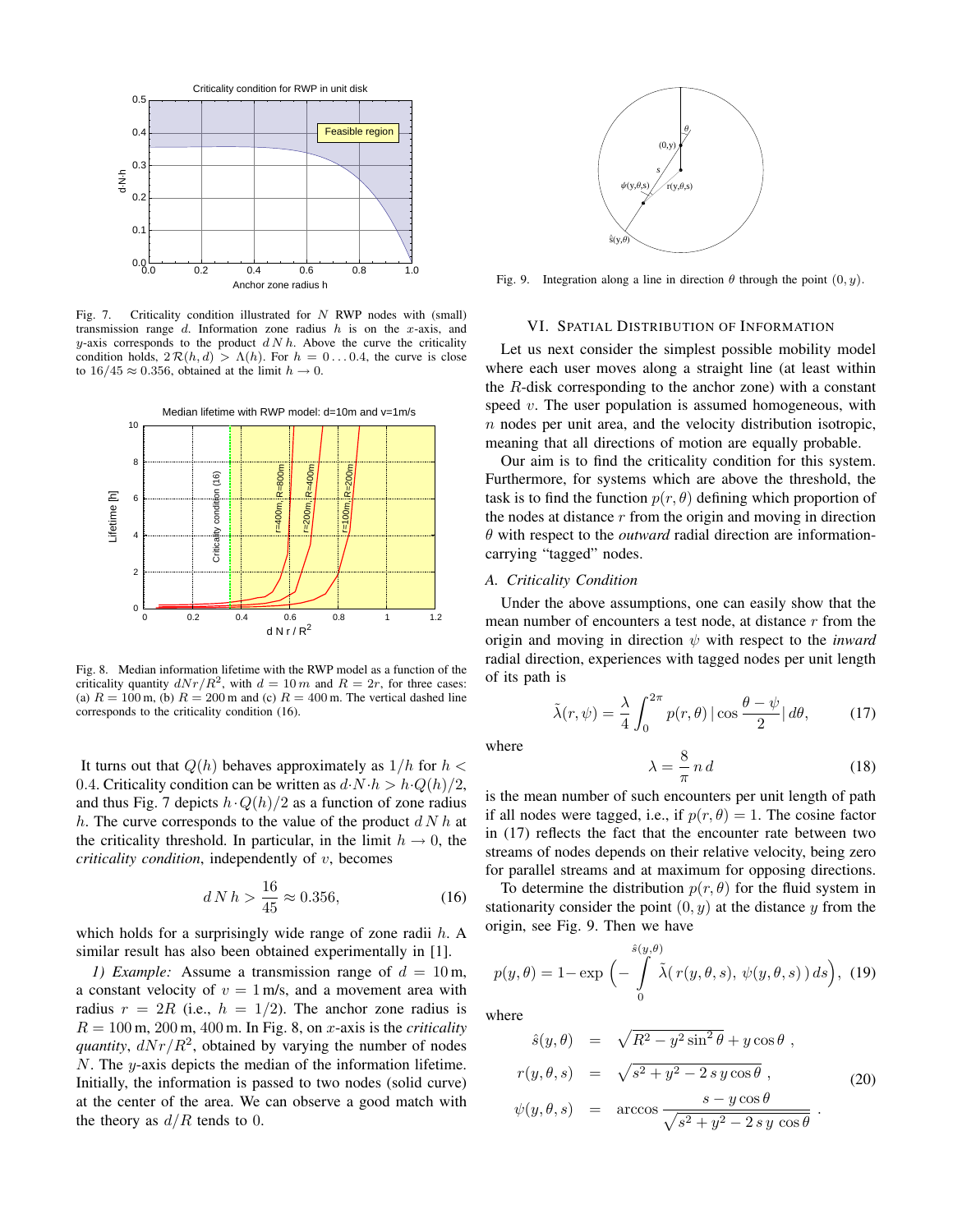

Fig. 10. Fixed point solutions for the distribution  $p(r)$  as a function of  $r = 0, ..., 1$  in the cases (bottom up)  $\lambda R = 2, 3, 5,$  and 10.

The integral in (19) is along the the line going through the point  $(0, y)$  in direction  $\theta$ . Variable s represents the distance of the point of integration from the point  $(0, y)$ . The exponential term is recognized to be the probability of no information exchange encounter between the point of entrance  $\hat{s}(y, \theta)$  and the point of consideration  $(0, y)$ ; its complement then gives the probability that there has been at least one such encounter, i.e., that the information has been gained. Expressions  $r(y, \theta, s)$ and  $\psi(y, \theta, s)$  give the distance of the point of integration from the origin and the angle that the line of integration makes with the inward radial vector at the point of integration (Fig. 9).

Since the function  $\lambda(\cdot, \cdot)$  in the integrand depends on  $p(r, \theta)$ by (17), equation (19) constitutes a non-linear integral equation for  $p(r, \theta)$ . This equation can be solved by iteration, by starting with an initial guess, e.g.  $p(r, \theta) = 1$ , substituting this on the right hand side of the equation thus obtaining a new function  $p(r, \theta)$  (the variable name, r vs. y, of course, does not matter), and continuing until the fixed point solution is found.

Above the criticality point, the iteration converges quite fast, requiring only a few rounds. Solutions for  $p(r)$  =  $\frac{1}{2\pi} \int_0^\infty p(r,\theta) \, d\theta$ , i.e., the total proportion of tagged nodes of all the nodes at distance  $r$ , are shown in Fig. 10 for different values of  $\lambda R$ . Corresponding full directional distributions  $p(r, \theta)$  as a function of  $\theta$  are shown in Fig. 11 for different values of r (curve parameter in each family of curves). From Fig. 10 we see that when  $\lambda R$  becomes smaller, also the proportion  $p(r)$  of tagged nodes decreases. It turns out that for a certain critical value of  $\lambda R$  the solution goes to zero, which means that the information cannot be anymore sustained, even within a fluid model. The critical value can be most easily found by linearizing (19), justified when  $p(r, \theta)$  is small, retaining only the first two terms of the Taylor series expansion of the exponential function,

$$
p(y,\theta) = \int_0^{\hat{s}(y,\theta)} \tilde{\lambda}(r(y,\theta,s), \psi(y,\theta,s)) ds, \qquad (21)
$$

which, together with  $(17)$  constitutes an eigenvalue equation for  $\lambda$ . The critical value corresponds to the greatest eigenvalue, which can again be found by a standard iterative procedure, similar to that described above. In this way we find

$$
\lambda_{cr} R = 1.038. \tag{22}
$$



Fig. 11. Directional distribution of  $p(r, \theta)$  at  $r = 0.1, 0.2, \ldots, 0.9$  (from the flattest curve to the steepest curve). Probability  $p(r, \theta)$  is on the y-axis, and the meeting angle  $\theta$  on the x-axis.

In terms of the more elementary parameters of (18), the criticality condition reads

$$
n d R \ge 0.407. \tag{23}
$$

For comparison, one can also analyse this mobility pattern similarly as in Section V. The mean sojourn time in the anchor zone is  $1/\mu = \pi R/(2v)$ , i.e.,  $\Lambda = 2R \cdot nv$ . Moreover,  $\Phi =$  $nv, \varphi = nv/(2\pi)$ , and (4) gives  $\mathcal{R} = 4n^2vdR^2 = \Lambda^2d/v$ . Omitting the spatial dependence and simply substituting these to the non-spatial criticality condition (8) gives

$$
n \, d \, R \ge 1/4,\tag{24}
$$

which is thus more optimistic estimate than  $(23)$ .

*1) Example:* Simulation results with a transmission range of  $d = 10$  m, the anchor zone radii of  $R = 100$  m,  $200$  m,  $400$  m, and the node's velocity of 1 m/s, are illustrated in Fig. 12. The system is initialized by passing the information to the first two nodes arriving to the vicinity of the center, which prevents situations where a sole carrier walks immediately out of the anchor zone without passing the information further. From figure one can observe (i) that the criticality conditions, (23) in particular, correctly predict the region where the floating is feasible, and (ii) that the criticality condition becomes more accurate as the system dimensions approach the fluid limit.

# *B. Additional Results*

From the previous model we can extract some more information. For notational simplicity we write the formulae for  $R = 1$ . The proportion of tagged nodes in the anchor zone is

$$
p_{ave} = \frac{2}{\pi} \int_0^1 \int_0^{\pi} r p(r,\theta) d\theta dr.
$$
 (25)

If there are  $N$  nodes in total within the anchor zone, then the number of tagged nodes is  $p_{ave}N$ . Secondly, we can calculate the probability  $p_{inf}$  that a random node entering the anchor zone will acquire the information, i.e., exit as a tagged node,

$$
p_{inf} = \int_0^{\pi/2} p(1,\theta) \cos \theta \, d\theta. \tag{26}
$$